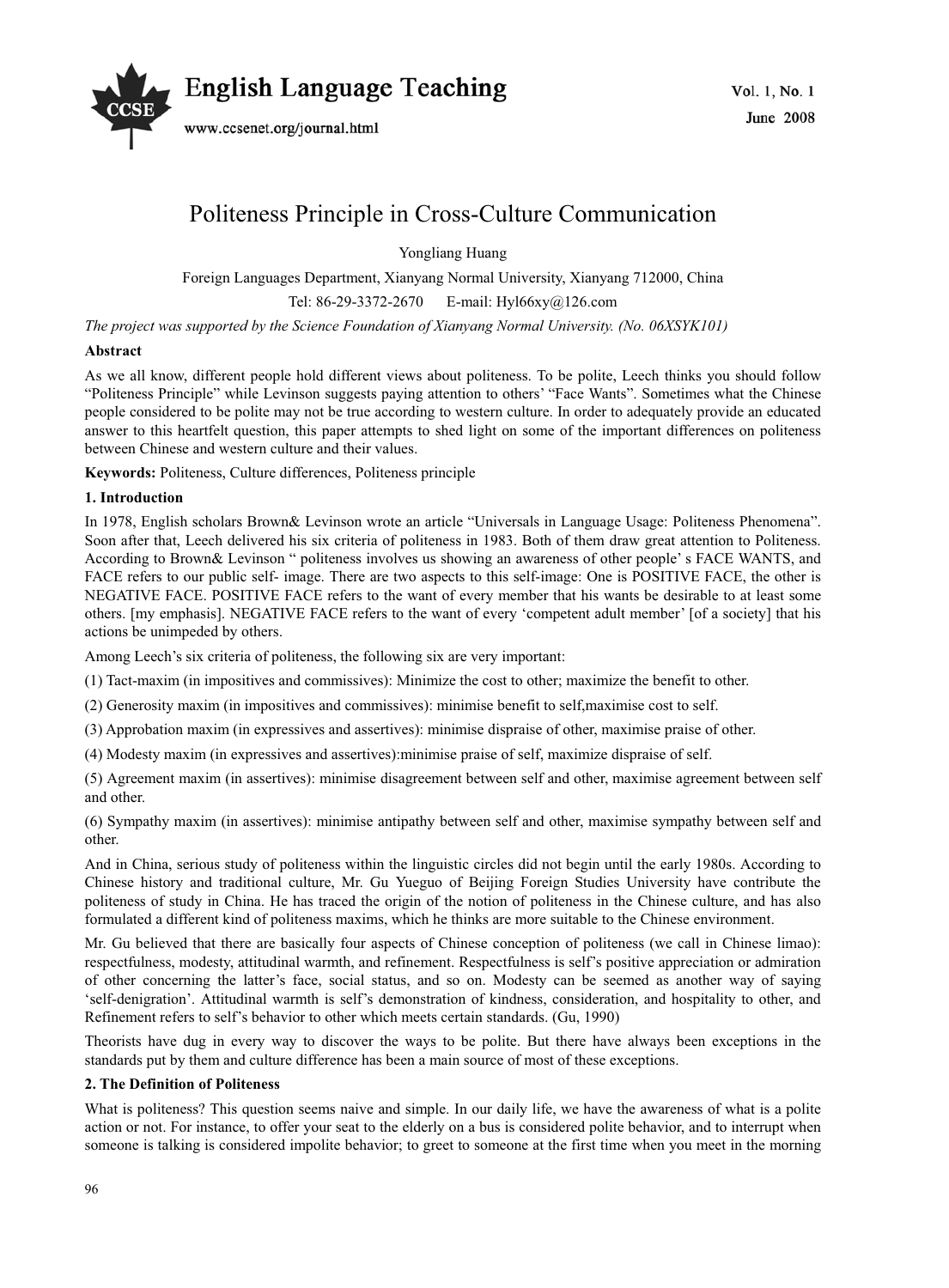is polite and to stand up to reach for the dish you want at a dinner table is impolite. So first of all, politeness can conceived as an observable and social phenomenon.

Then, in terms of a means-and-end analysis, politeness is readily understood by means. We well know that in being polite we have an end to achieve. The most common example is that whenever we want someone to do us a favor we have to make the request in a polite manner. We say "hello!", to someone, or to shake hands with him, or send him a card on the occasion of Spring festival, or to give him a birthday gift or pat him on the shoulder—all this we do in order to show our good feelings, our friendliness, our intention to maintain harmonious relationships with him. In general, we act politely in order to show our wishes to start a friendly relation with someone, or to maintain it if it is already existing, or to mend it if it is being threatened for some reasons. To maintain the kind of smooth, harmonious interpersonal relationships called for by any human community, politeness serves as a ready means.

Politeness can also be regarded as a restraint apart from being a means to an end, some kind of social norm imposed by the conventions of the community of which we are members. Sometimes we feel that we have to be polite in order to show that we are civilized and cultivated to such an extent that we know what to do to live up to the conventionally recognized social standards so that we will not be accused of being rude or ill –manned. In order to be polite, we have to be tolerant. Under certain circumstances, to meet certain standards, we have to refrain from doing certain things which we would readily do in private.

To sum up, politeness can at once be understood as a social phenomenon, a means to achieve good interpersonal relationships, and a norm imposed by social conventions. So it is phenomenal, instrumental and normative by nature.

In many ways, politeness is universal. It can be observed as a phenomenon in all cultures; it is resorted to by speakers of different languages as a means to an end and it is recognized as a norm in all societies. Despite its universality the actual manifestations of politeness, the ways to realize politeness, and the standards of judgment differ in different cultures. Such differences should be traced back to the origin of the notion of politeness in different cultures.

As a social phenomenon, the evolution of the concept of politeness finds ready reflection in English language, especially in its lexis. It has arisen and evolved under the changing historical conditions. Synonymous with the word 'politeness in English is courteous, urbane and civil. The relatedness between politeness on the one hand and court and city on the other hand and court and city on the other is only too clear and such relatedness is mirrored not uniquely in the English language but also in at least another major European language, German. In German which refers to the locus of its genesis is a living reminder of conditions which gave rise to it, and the German word can hardly be uttered without invoking those conditions. A second term referring to politeness in German that is used alongside was urbanity. This one was taken from Latin. The particular 'urbs' (city) it referred to was Rome, which was the unique image of and pattern for the city in the western world.(Ehlich,1992)

The apparent lexical relatedness between politeness and court and city has been confirmed by the research findings of some scholars. In some particular phase in history the behavior of the townsfolk was considered as polite, and in some other the behavior of those in the court.

To sum up, in the English-speaking culture and the Western world in general, politeness has been closely related to the behavior typical of a certain social location and a certain social group. To be polite, means to live up to a set of conventionalized norms of behavior.

In modern Chinese, the equivalent of politeness is limao, which is believed to have evolved in history from the notion of li. The notion of li originated with the ancient Chinese philosopher and thinker Confucius (B.C.551--479), who lived at a time when the slavery system had disintegrated and there were constant wars between feudal states; the former aristocratic social hierarchy was shattered and chaos reigned over the land. To remedy the situation, Confucius advocated the restoration of li, which referred to the social hierarchy and order of the slave society of the Zhou Dynasty (dating back to 1100 B.C.). To Confucius, it was the model of an ideal society. To restore li, it was necessary to zhengming (to rectify names), i.e. to put each individual in his place according to his social position. Confucius set much store by zhengming because he thought "if names are not properly rectified, speech cannot be used appropriately; if speech is not used appropriately, nothing can be achieved; if nothing is achieved, li cannot be restored…"and consequently social order and hierarchy cannot be maintained. Thus zhengming was an important means to that end.

About two hundred years after Confucius, the word li seemed to have been well established in usage somewhat deviated from the Confucian sense but in a sense very close to its derivative in modern Chinese, i.e.limao. It was found in a book entitled Li Ji (on Li) supposed to be written by a man called Dai Sheng during the West Han Dynasty. In the opening lines are found the following "Speaking of li, humble yourself but show respect to other." If the notion of li advocated by Confucius was interpreted, at the risk of oversimplification, as social appropriacy with regard to one's social status, by the time of Dai Sheng, the notion of li had evolved into social appropriacy by way of self-denigrating and other-respecting. It has ever since become an essential feature of the Chinese notion of politeness and has remained at the core of politeness in the Chinese culture.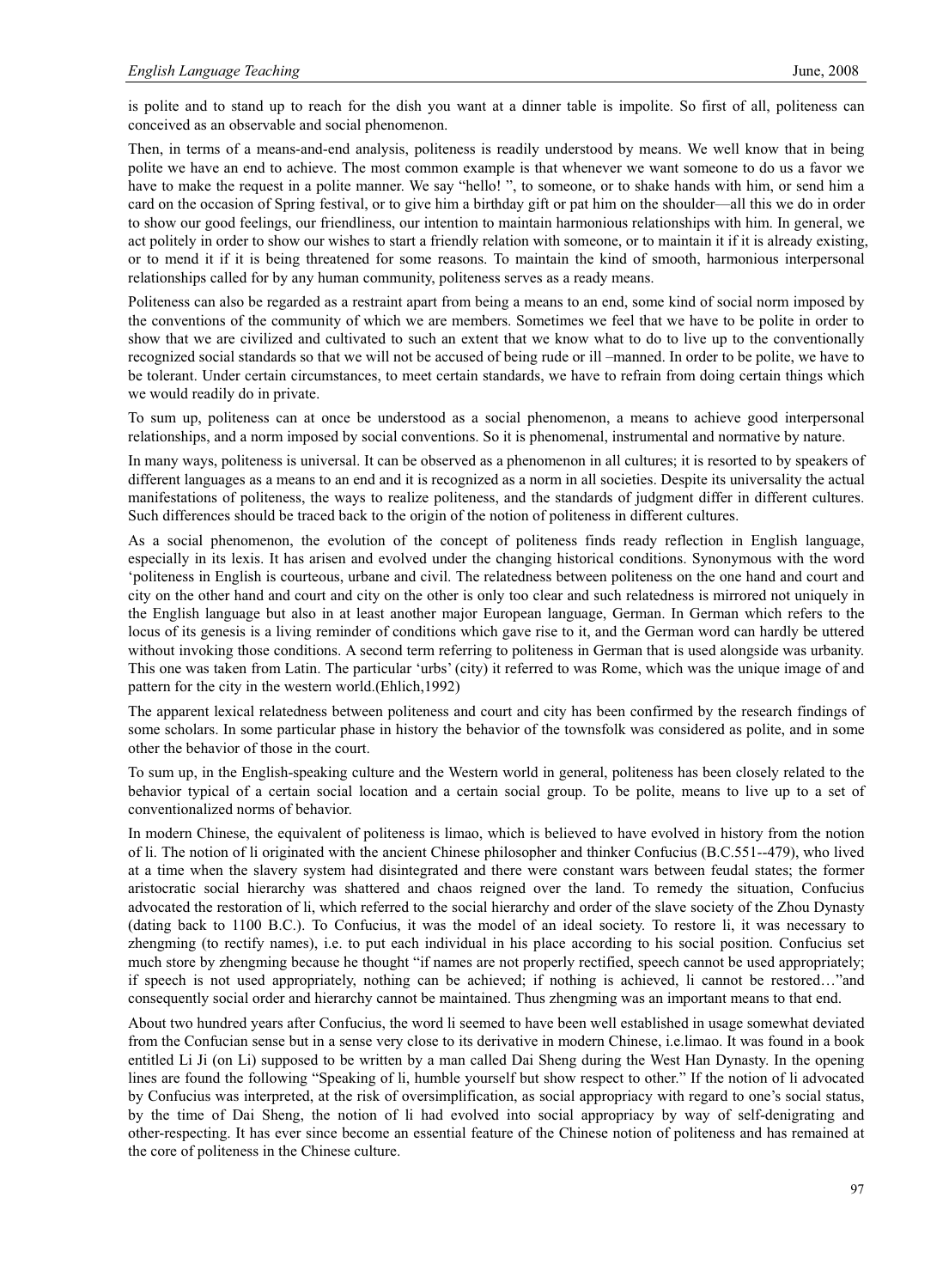From the above brief exploration of the historicity of the notion of politeness in both the English-speaking culture and the Chinese culture, it has become clear that while the notion of politeness is universal, it has different origins and thus different connotations in different cultures.

## **3. Considerable Items Related to Politeness.**

To achieve the goal of politeness, we should consider it from the following aspects:

(1) Considering the social background of the communicator. Generally, the more educated a man is, the more he tends to show his politeness to other people. The more he knows about the suitable ways to show politeness, the better he uses them to be polite to others. Besides, the personality of the communicator is also very important here. Good-tempered person prefers to use "face-saving act" while bad-tempered person prefers "face-threatening act" when they come across the "face-losing condition".

(2) According to the communicative circumstances. Communication is a very complicated process. In formal occasions, people tend to use formal expressions to show politeness, esp. between the new acquaintances. While in informal states, people tend to be casual to show intimacy even if it is in the very moment they meet. And that doesn't mean impoliteness. Look at the following example:

eg.1. A man came into a bar and said to the waiter: "Hi! Buddy! Gimme some Whisky, would ya?"

Although they've never met before, the man used very casual phrases to enclose their relationship. This is a usual way to show friendliness to strangers in similar entertaining places.

(3). "In situations of social distance or closeness, showing awareness for another person's face when that other seems socially distant is often described in terms of respect or deference. Showing the equivalent awareness when the other is socially close is often described in terms of friendliness, camaraderie, or solidarity." (C, Yule. , 1996).

But there are exceptions. For example, people often use family names to call their close friends, and when these people speak to each other, they will use direct offer or request. But sometimes they use very formal expressions in their speech. Look at the following example:

eg.2. Husband to his wife: " Would you be so kind as to hand the bread over to me?"

Surely we know that the wife has just quarreled with the husband and the husband is trying to amuse her in a certain way.

Besides all the aspects discussed above, there's another important point to concern with that is the cultural differences.

## **4. Cultural Differences**

Different culture causes different views of values, which affects the criteria of politeness and leads to differences in various aspects.

#### *4.1 Ways to greet each others and farewells*

The westerners often greet others with a cheerful "Hello!" or something like "How are you?" If they are talking with a stranger, they tend to talk about the weather as a way of greeting. But to Chinese people, they like to ask " Have you eaten?","where are you going ?", " What brings you here?" or " What are you doing here?" All these would be considered as interferences to privacy for westerners.

When parting, Chinese seldom say "goodbye" as farewells that would be too formal or somewhat distant. Before they leave, Chinese guests like to say "I have to go now." "I am going." or "Stay where you are", and the hosts are used to say "Go slowly", "Come again." to see them off. While two friends departing after they meet on the road, one of them may say " I've got to leave." and the other may say " Let" s chat next time", " Come to see me when you are free." Or "I would visit you if I can." As for westerners, they often say "Goodbye!","See you!" when they part. (Deng Yanchang and Liu Runqing 1989, P170)

## *4.2 Addressing terms*

Chinese often use one's occupation to address him to show respect, either in formal or informal occasions when their social status is considered to be high or respectful. e.g. Professor Li ,Teacher Zhang , Dean Sun, etc. If their social statuses are considered to be low, such as barber, cleaner, technical worker, cook, plumber and most people in service profession, people will often call them "shifu" instead of their occupations to be polite. To westerners, this is not the same. In formal situations, they often address people who hold high social status with their professions as: Professor Green, Chairman Johnson etc. But they never address people with "teacher or manager". In informal occasions, even a professor or a chairman prefers himself to be called with his given name to show intimacy to others. And they tend to call others like this while a Chinese may feel unpleasant to be called in such a term by unfamiliar person. For example, if a girl named "Yang Liyuan" is called as " Liyuan" or " yuan" by an ordinary friend, she will look on it as an insult. (Deng, Yanchang & Liu, Runqing, 1989,P171)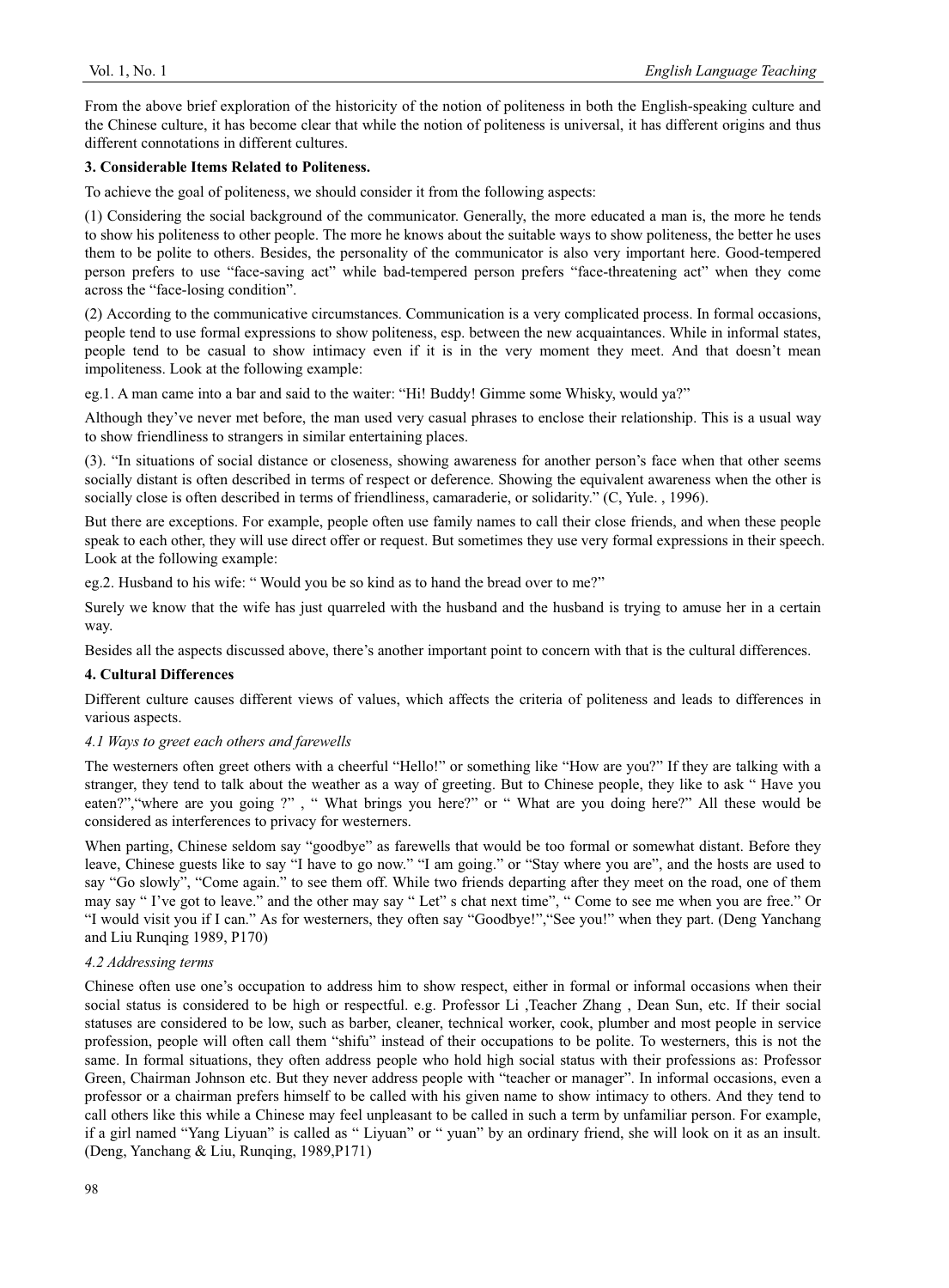Besides, in China, "little+surname" or "old+surname" is an address to show intimacy but we cannot address foreigners in such a way.

The addressing terms used for strangers are also different. Chinese people like to use family terms to address strangers or people elder than them. For example, children are told to address adults with "aunty" or "uncle"; call old people "granny" or"grandpa", even at the first time they meet. But westerners never call a family outsider with those items. For instance, "Bill, can you get the report to me by tumor row?" The terms "Mr", "Miss", "Mrs.", "sir" and "madam" are widely used among people. " Mr.", " Miss" and " Mrs." are used together with a surname while " sir" and " madam" are often used alone. Another example is "Mr. Lee, there is a phone call for you."

When a Chinese want to draw the interests of a passer-by, he may use "Shifu" to address people of both sexes, but there is no such a term in English. They would say "Pardon me, Madam." Or "Excuse me, Sir." to address different sexes. (Deng, yanchang & Liu, Runqing, 1989, P172)

#### *4.3 Ways to praise others*

Look at this dialogue below:

eg.3. (Seeing a beautiful curtain in an American family, the Chinese wants to praise the room settings)

Chinese: "How beautiful the curtain is!"

Hostess: "I made it on my own."

Chinese: "Really? I can't believe it!"

The Chinese used surprising tone to show he really liked the curtain, this strategy works well in China, but the hostess felt insulted. We know the Americans are very confident about themselves. Imagine what they may feel when their self-esteems are being hurt. The hostess thought the Chinese didn't believe she was capable of doing it, and her ability was doubted.

What' s more, the westerners like to praise the hostess or the host on their first visit, they consider that to be polite and natural, but it may make the Chinese host be offended, suspicious whether he is interested in the woman.

In most cases, the westerners prefer to be praised over their house, garden, car, wife, decorations and room arrangements etc. esp. something made on their own hands, but often not their children' s beauty or intelligence which is considered as leading the kids to be vanity.

## *4.4 Ways to express thanks*

The ways to express thanks are different in China from western countries. Westerners prefer to convey their thanks directly while Chinese like to minimize themselves to achieve the same goal.

eg.4. When you praise them: " How beautiful your dress is! Westerners: "Thanks a lot!"

Chinese: "Really? It" s just an ordinary dress."

eg.5. When they appreciate your help, westerners: " You" re really a great help to me."

"I can" t imagines how I can manage it without you!

"Thank you for enduring so much trouble I brought to you!" "I really appreciate your help!" …

Chinese: "Sorry to have wasted your time."

"Sorry for having taken up your precious time."

"I" m not at ease for bringing your so much trouble."

eg.6. Westerner's appreciations: "thank you. You have helped me a lot today. You must have been very tired." The other answered "it's my pleasure to help you. But I'm not tired at all."

The westerner is trying to maximize the communicator's help to be polite while the Chinese humbles himself to show gratitude. So it happens when a foreigner praises a Chinese woman for her beautiful dress, if the Chinese woman uses a Chinese way to show politeness as in e.g.3, her answer might be considered as minimizing the westerner' s ability to appreciate for he had shown great surprise over such an ordinary dress. You know what he would feel!

Another example is after a good dinner, you should express the thanks to the host. Chinese usually say "I'm so sorry; I have given you so much trouble." Westerners usually say "thank you so much for a wonderful evening."

#### **5. Politeness and Culture Values**

## *5.1 Considerations of privacy*

Privacy is regarded more important value in English-speaking culture than in China. What is considered as an act of politeness in the Chinese culture might simply be regarded as an intrusion upon a person's privacy by an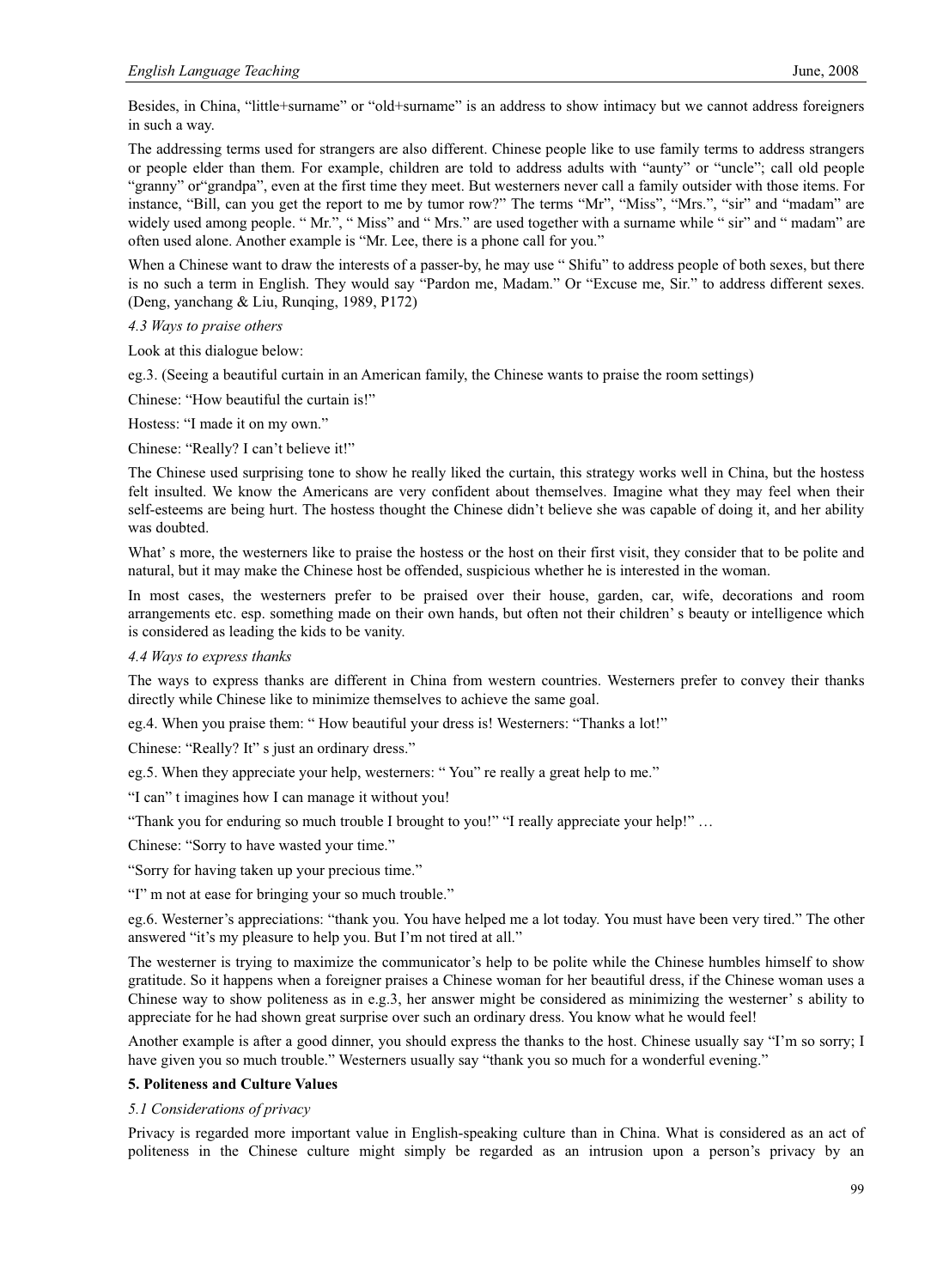English-speaking person. Mr. Gu has included 'attitudinal warmth' as one of the four aspects underlying politeness in the Chinese culture. To show warmth and concern for others is considered as a polite act. Different people hold different views about what privacy is. That is why when two Chinese meet; their conversation may include age, marriage, family, occupation and even incomes, all of which are considered as privacy to westerners. The Chinese think that they are being polite by showing concern for other people, and asking all these questions will help shorten the social distance between themselves and their interlocutors. But speakers of English, should they be asked all such questions, would feel their interlocutor is rudely encroaching upon their privacy.

Look at the following conversation:

eg.7. "(I feel close to the young man now.) I--- an old man

He--- a young man

I: How old are you? He: Nineteen. I: How long have you been in the army? He: One year.

- I: How did you join the revolution? He: I followed the army voluntarily when they retreated to the north.
- I: Who else are in your family? He: My mother, father, brother, sister and my aunt.
- I: Are you married? … (c.f Ru, Zhijuan " Liliaceous" )(c.f. Gu 1992)

This seems to be an interview or an interrogate for a westerner, otherwise it may be taken as an insult, but it's a daily conversation in China. In China, people like to talk about their age, marriage, children, salaries etc. even on their first meet. That may seem somewhat ridiculous for the westerners, who never like things like this to be asked, for they look on them as privacy.

In the western countries, the homes and offices, desks and desk drawers are private territory. The letters, documents, journals or even newspapers on top of the desk belong to the person whose desk it is. Without permission, one should not pick them up and read or look at them. The vast majority of people will gladly lend you what is theirs—just ask. By the way, it is also very impolite to read over someone's shoulder.

## *5.2 Considerations of individualism*

Individualism spelled out in detail by the seventeenth-century English philosopher John Locke, that each individual is unique, special, completely different from all other individuals, and "the base unit of nature". Individualism is considered of great value in English-speaking countries, it is closely related with the history and the culture. It usually refers to the freedom, right and independency of an individual. It is regarded that the actions showing respect to individualism as polite ones. Chinese, who have been overwhelmed by feudalism for more than two thousand years, is hard for them to understand individualism. So what is considered to be "threatening act" to "Negative face" "in western countries may be a natural or welcomed act in China. For example, Chinese people will not think "offering something", "offering some help", or "sending some invitations" to be an insult to individualism or a "face-threatening act". Chinese people consider those actions to be of care or sincerity; they even think sometimes they have to force you to accept to show their sincerity. Thus it's common to see Chinese people add food into a guest's plate constantly to show enthusiasm; oblige others to accept gifts to show sincerity, etc. They are all considered to be polite in Chinese culture but the opposite in western culture. Westerners with a strong notion think that there is something wrong with someone who fails to demonstrate individualism. The individual notion is deeply rooted in the English-speaking culture.

## *5.3 Considerations of taboos*

Taboos are the words that are closely bounded to cultures. Most of the items mentioned above may be looked on as taboos in daily conversations. Take the item mentioned in 'Considerations of Privacy' "age" as an example, in western countries, woman's age is a taboo in daily conversations, never will you hear a woman ask you questions like "How old are you?" during your chatting

And in western countries, the aged people do not like the young people to call them as "old man", they like "senior man" or "senior citizen" better. They do not like others help at all. Because if he accepts your help, it seems that he need other's help and sympathy. It means they are old. Also there are many taboos we should remember when talking with westerners. Such as the questions about religions, salary, children, marriages, sex, etc. in Chinese traditional culture, there also have some taboos. For example, in the Spring Festival, people forbid to say some words such as "broken" and "death". They are afraid that these words may take away their whole-year fortune. So to politeness, we should remember these taboos.

## **6. Conclusion**

In a word, when we are communicating with people from different cultures, it is best to consult what is appropriate in their culture and act with regard to that, so as to avoid misunderstandings caused by culture differences. Because of the limitation of the author, this paper has not collected data in other more specific aspects, e.g. gender difference, taboo words, etc. That may be covered in researches afterwards. And I hope, with much understanding of the politeness